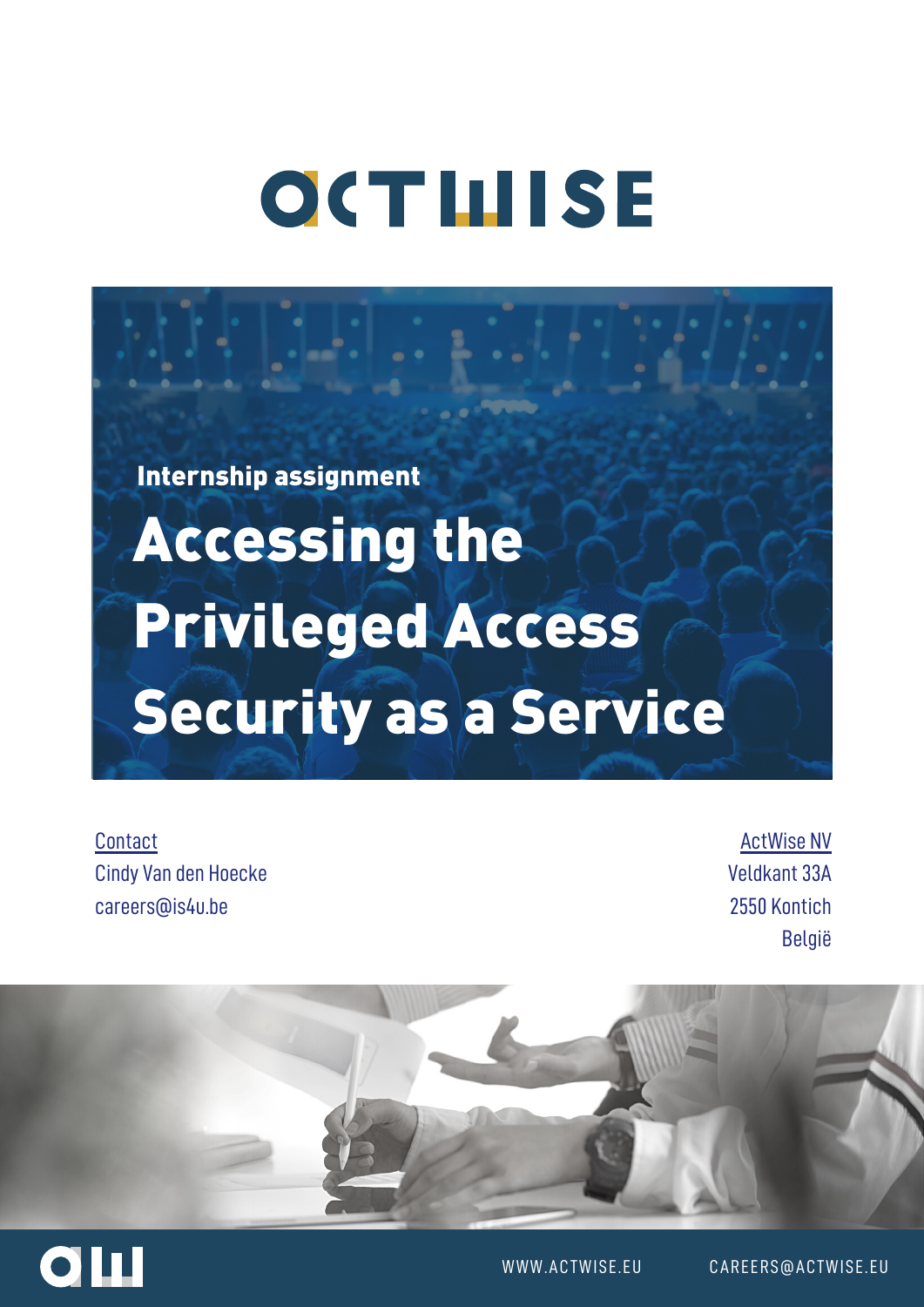# **OCTLIISE**

## **Internship Assignment**

Integrating Idaptive MFA and lifecycle management with CyberArk Privileged Account Management

#### **Description**

Securing privileged accounts within an organization is a challenge in today's complex IT environments and has been identified by all independent consulting firms as one of the top priorities within IT security. Staying ahead of internal and external cyber threats requires a deep understanding of how to manage and monitoraccess to these most sensitive accounts.

As the market leader in Privileged Account Security, CyberArk (https://www.cyberark.com) offers its privileged account management (PAM) solution for this purpose which is a digital vault that can run both on-prem and in the cloud. Recently, CyberArk has also purchased Idaptive as its MFA, SSO and lifecycle management solution. This can be used to strongly secure access to the digital vault.

IS4U wants to explore how the setup and configuration of Idaptive together with CyberArk can provide an optimal solution for the customer. Any access to the CyberArk digital vault must follow the 'least privilege' principle. This means that you only get access when needed and only to those accounts that you need. Idaptive can handle the authentication here with its Multi-factor solution and the authorizations on CyberArk with its provisioning solution